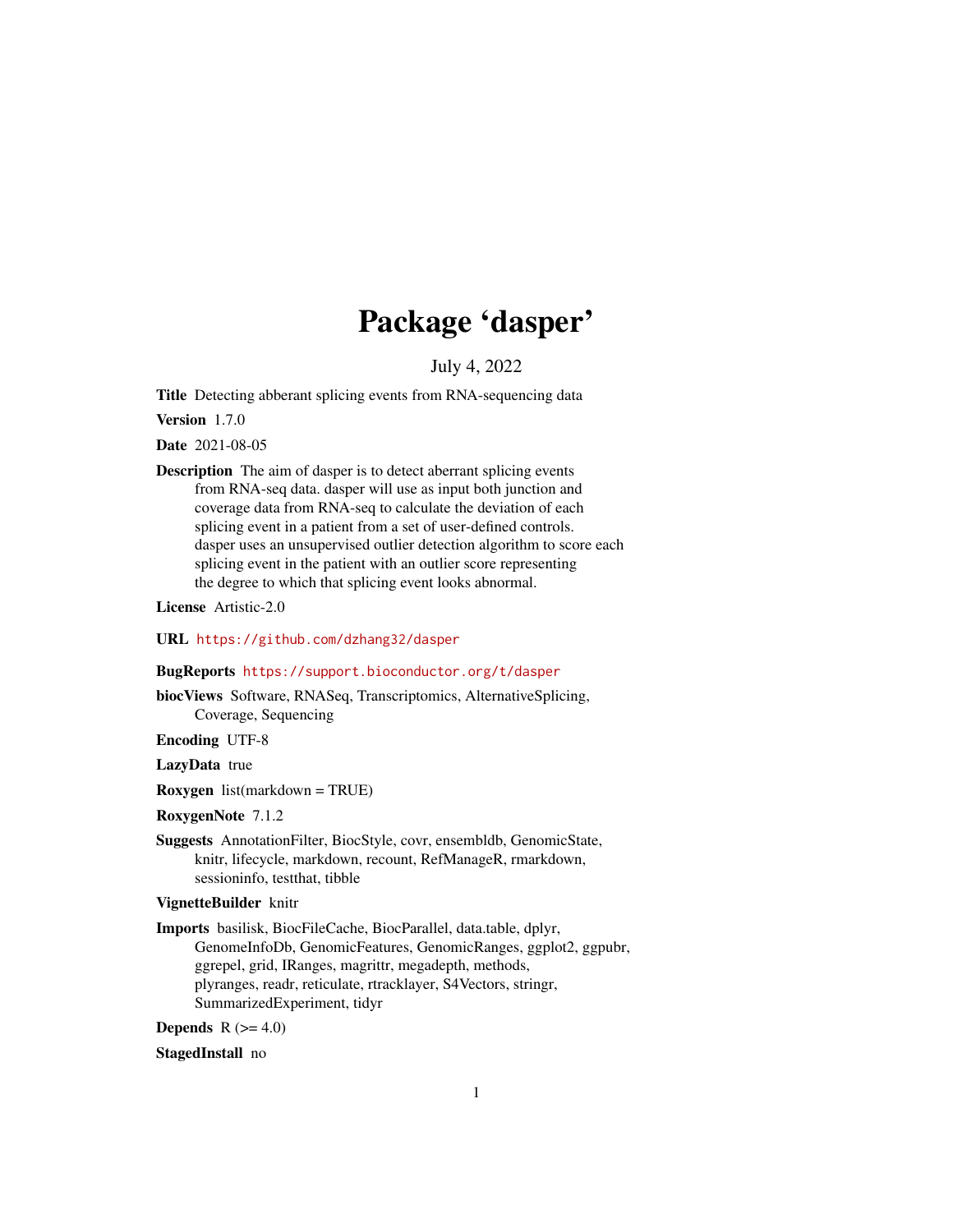<span id="page-1-0"></span>Config/testthat/edition 3 Config/testthat/parallel true git\_url https://git.bioconductor.org/packages/dasper git\_branch master git\_last\_commit ac4295d git last commit date 2022-04-26 Date/Publication 2022-07-04 Author David Zhang [aut, cre] (<<https://orcid.org/0000-0003-2382-8460>>), Leonardo Collado-Torres [ctb] (<<https://orcid.org/0000-0003-2140-308X>>)

Maintainer David Zhang <david.zhang.12@ucl.ac.uk>

## R topics documented:

| junction annot expressed in the set of $\alpha$ is the set of $\alpha$ is the set of $\alpha$ is the set of $\alpha$ is the set of $\alpha$ is the set of $\alpha$ is the set of $\alpha$ is the set of $\alpha$ is the set of $\alpha$ is the set of $\alpha$ is the |  |
|-----------------------------------------------------------------------------------------------------------------------------------------------------------------------------------------------------------------------------------------------------------------------|--|
|                                                                                                                                                                                                                                                                       |  |
|                                                                                                                                                                                                                                                                       |  |
|                                                                                                                                                                                                                                                                       |  |
|                                                                                                                                                                                                                                                                       |  |
|                                                                                                                                                                                                                                                                       |  |
|                                                                                                                                                                                                                                                                       |  |

<span id="page-1-1"></span>coverage\_norm *Processing coverage*

#### <span id="page-1-2"></span>Description

The set of functions prefixed with "coverage\_" are used to process coverage data. They are designed to be run after you have processed your junctions in the order coverage\_norm, coverage\_score. Or, alternatively the wrapper function coverage\_process can be used to run the 2 functions stated above in one go. For more details of the individual functions, see "Details".

## Usage

```
coverage_norm(
  junctions,
  ref,
  unannot_width = 20,
  coverage_paths_case,
  coverage_paths_control,
  coverage_chr_control = NULL,
  load_func = .coverage_load,
  bp_param = BiocParallel::SerialParam(),
```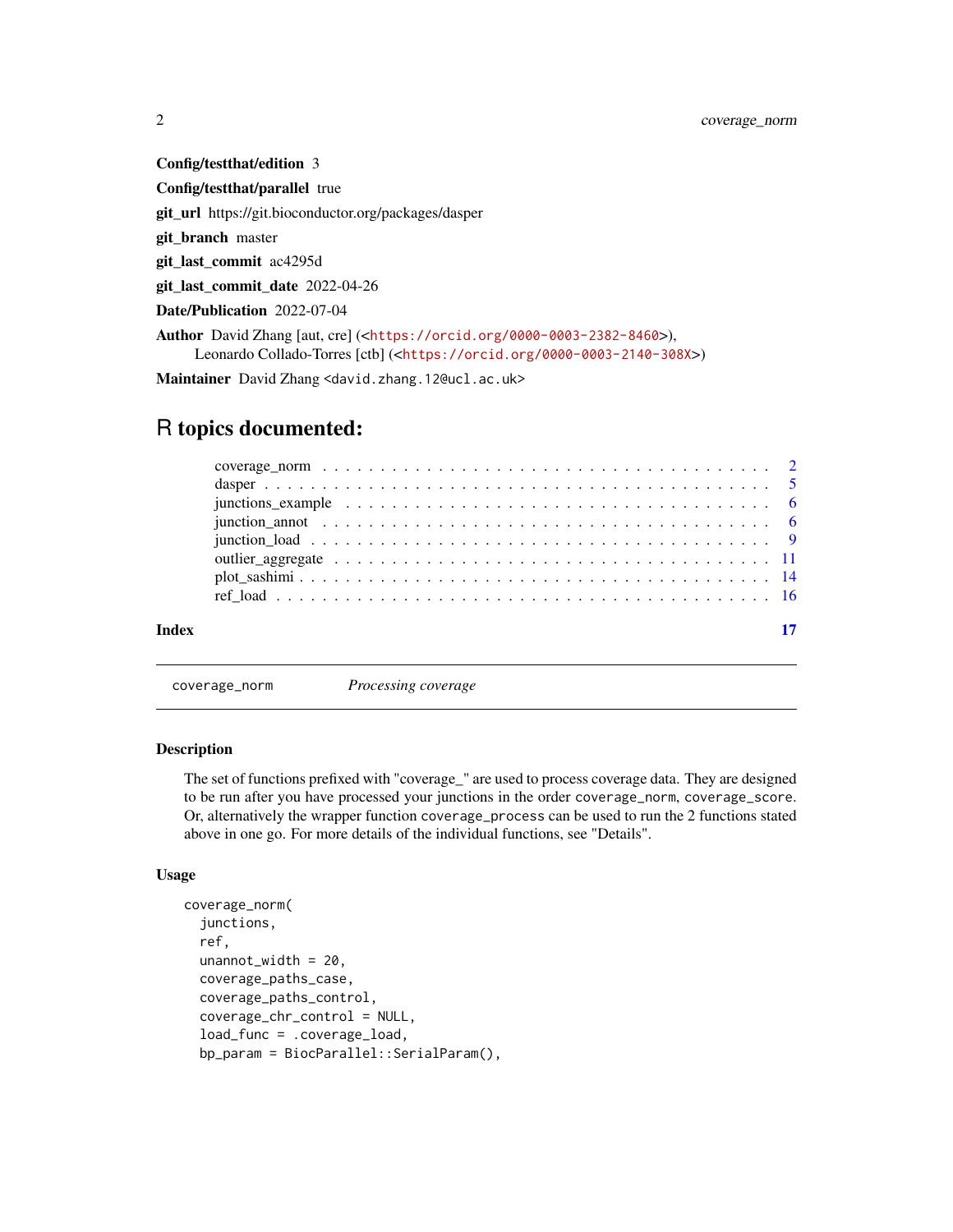```
norm_const = 1
\mathcal{L}coverage_process(
  junctions,
 ref,
 unannot_width = 20,
 coverage_paths_case,
 coverage_paths_control,
 coverage_chr_control = NULL,
 load_func = .coverage_load,
 bp_param = BiocParallel::SerialParam(),
 norm\_const = 1,
 score_func = .zscore,
  ...
)
```
coverage\_score(junctions, coverage, score\_func = .zscore, ...)

## Arguments

| junctions              | junction data as a RangedSummarizedExperiment-class object.                                                                                                                                                                                                                                                                                                                   |
|------------------------|-------------------------------------------------------------------------------------------------------------------------------------------------------------------------------------------------------------------------------------------------------------------------------------------------------------------------------------------------------------------------------|
| ref                    | either path to gtf/gff3 or object of class TxDb-class or EnsDb-class. EnsDb-class<br>is required if you intend to annotate junctions with gene symbols/names.                                                                                                                                                                                                                 |
| unannot_width          | integer scalar determining the width of the region to obtain coverage from when<br>the end of of a junction does not overlap an existing exon.                                                                                                                                                                                                                                |
| coverage_paths_case    |                                                                                                                                                                                                                                                                                                                                                                               |
| coverage_paths_control | paths to the BigWig files containing the coverage of your case samples.                                                                                                                                                                                                                                                                                                       |
|                        | paths to the BigWig files for control samples.                                                                                                                                                                                                                                                                                                                                |
| coverage_chr_control   |                                                                                                                                                                                                                                                                                                                                                                               |
|                        | either "chr" or "no_chr", indicating the chromosome format of control coverage<br>data. Only required if the chromosome format of the control BigWig files is<br>different to that of your cases.                                                                                                                                                                             |
| load_func              | a function to use to load coverage. Currently only for internal use to increase<br>testing speed.                                                                                                                                                                                                                                                                             |
| bp_param               | a BiocParallelParam-class instance denoting whether to parallelise the loading<br>of coverage across BigWig files.                                                                                                                                                                                                                                                            |
| norm_const             | numeric scaler to add to the normalisation coverage to avoid dividing by 0s and<br>resulting NaN or Inf values.                                                                                                                                                                                                                                                               |
| score func             | function to score junctions by their abnormality. By default, will use a z-score<br>but can be switched to a user-defined function. This function must take as input<br>an x and y argument, containing case and control counts respectively. This must<br>return a numeric vector equal to the length of x with elements corresponding to<br>a abnormality of each junction. |
| $\cdots$               | additional arguments passed to score_func.                                                                                                                                                                                                                                                                                                                                    |
| coverage               | list containing normalised coverage data that is outputted from coverage_norm.                                                                                                                                                                                                                                                                                                |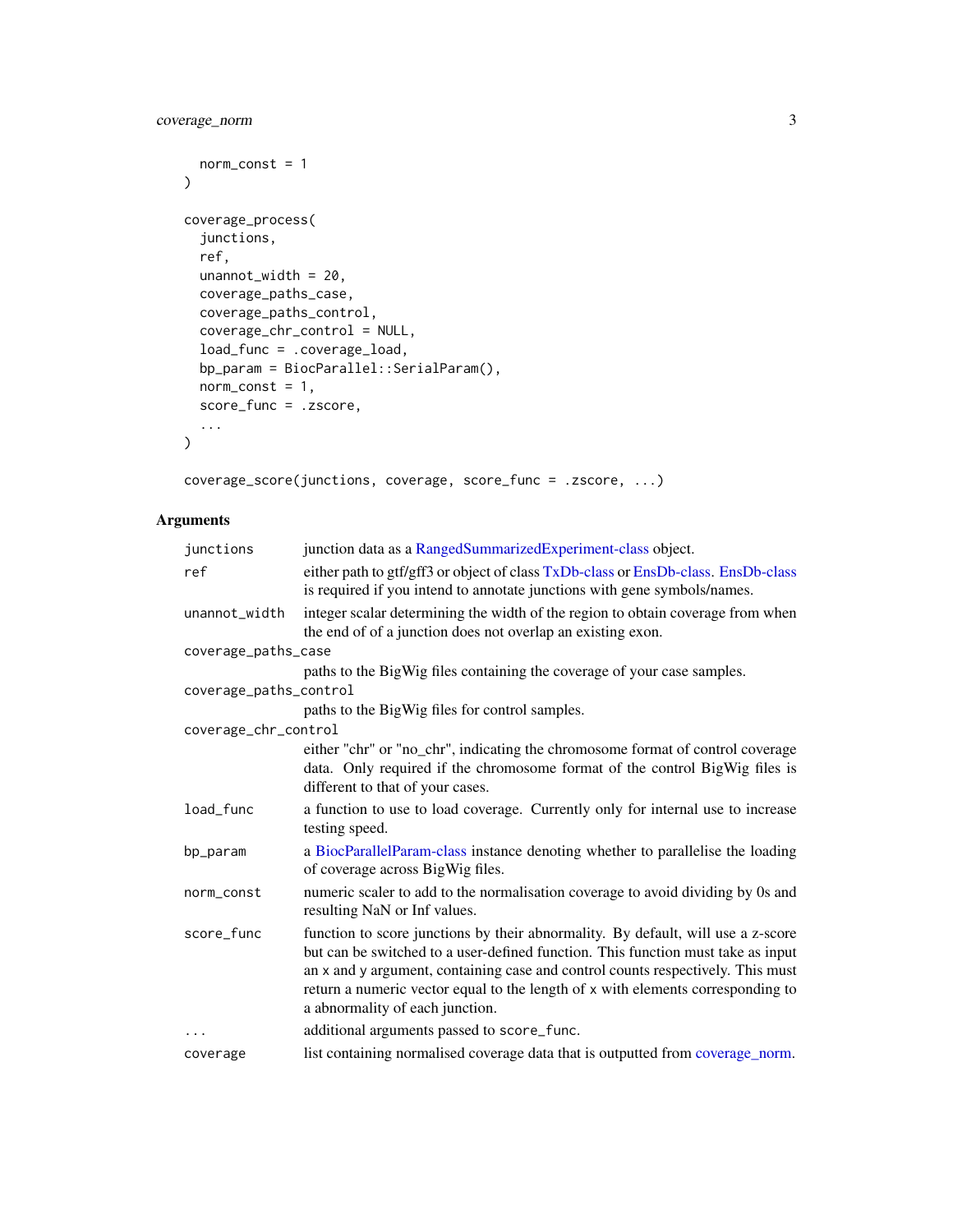#### <span id="page-3-0"></span>Details

coverage\_process wraps all "coverage\_" prefixed functions in [dasper.](#page-4-1) This is designed to simplify processing of the coverage data for those familiar or uninterested with the intermediates.

coverage\_norm obtains regions of interest for each junction where coverage disruptions would be expected. These consist of the intron itself the overlapping exon definitions (if ends of junctions are annotated), picking the shortest exon when multiple overlap one end. If ends are unannotated, coverage\_norm will use a user-defined width set by unannot\_width. Then, coverage will be loaded using [megadepth](https://github.com/ChristopherWilks/megadepth) and normalised to a set region per junction. By default, the boundaries of each gene associated to a junction are used as the region to normalise to.

coverage\_score will score disruptions in the coverage across the intronic/exonic regions associated with each junction. This abnormality score generated by score\_func operates by calculating the deviation of the coverage in patients to a coverage across the same regions in controls. Then, for each junction it obtains the score of the region with the greatest disruption.

#### Value

junctions as [SummarizedExperiment](#page-0-0) object with additional assays named "coverage\_region" and "coverage\_score". "coverage\_region" labels the region of greatest disruption ( $1 =$ exon\_start,  $2 =$ exon\_end, 3 = intron) and "coverage\_score" contains the abnormality scores of the region with the greatest disruption.

#### Functions

- coverage\_norm: Load and normalise coverage from RNA-sequencing data
- coverage\_score: Score coverage by their abnormality

## Examples

##### Set up txdb #####

```
# use GenomicState to load txdb (GENCODE v31)
ref <- GenomicState::GenomicStateHub(
    version = "31".
   genome = "hg38"filetype = "TxDb"
)[[1]]
##### Set up BigWig #####
# obtain path to example bw on recount2
bw_path <- recount::download_study(
   project = "SRP012682",
    type = "samples",
    download = FALSE
)[[1]]
```
##### junction\_process #####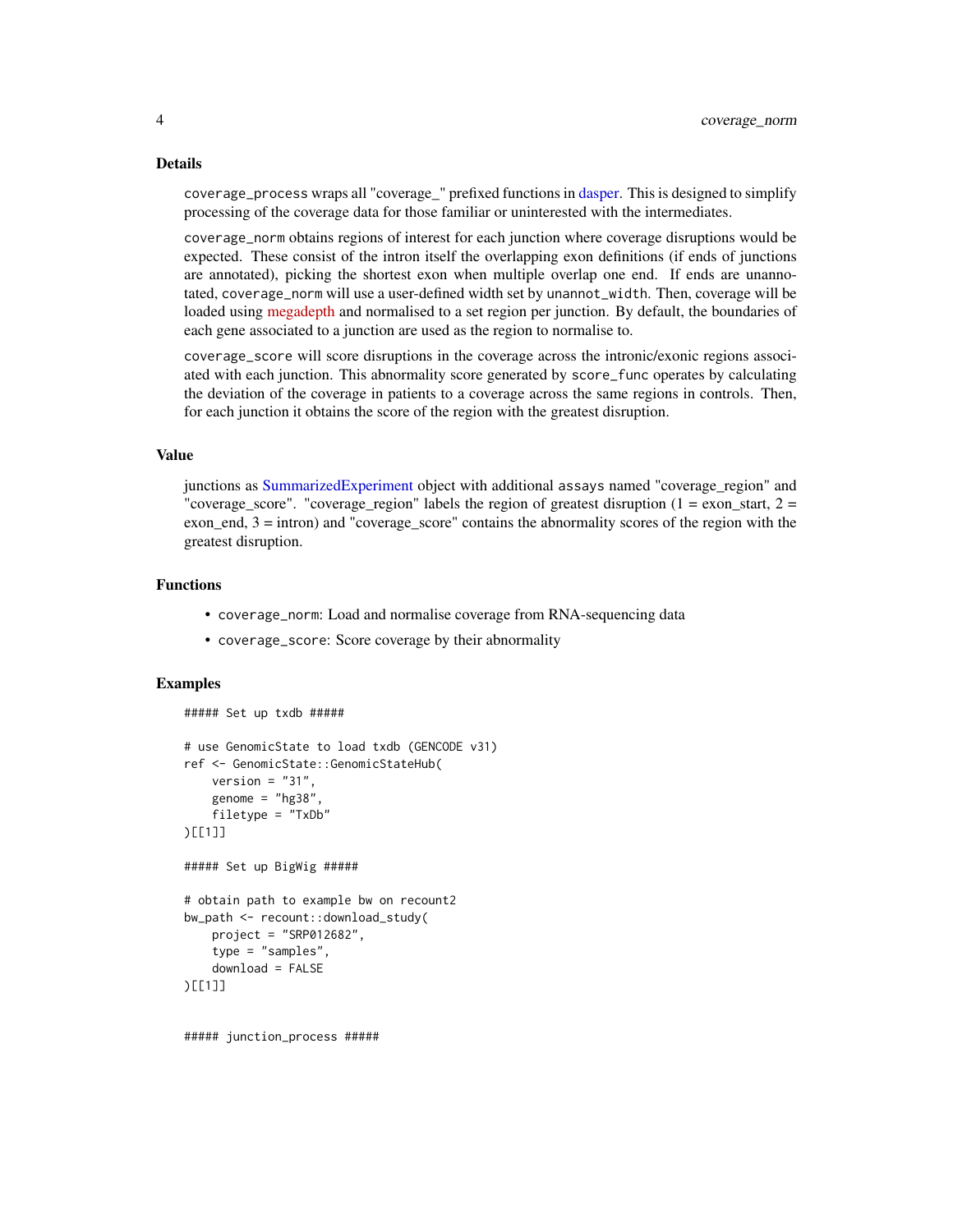#### <span id="page-4-0"></span>dasper 55 metals of the state of the state of the state of the state of the state of the state of the state of the state of the state of the state of the state of the state of the state of the state of the state of the sta

```
junctions_processed <- junction_process(
    junctions_example,
   ref,
   types = c("ambig_gene", "unannotated"),
)
##### install megadepth #####
# required to load coverage in coverage_norm()
megadepth::install_megadepth(force = FALSE)
##### coverage_norm #####
coverage_normed <- coverage_norm(
    junctions_processed,
   ref,
   unannot_width = 20,
   coverage_paths_case = rep(bw_path, 2),
   coverage_paths_control = rep(bw_path, 2)
)
##### coverage_score #####
junctions <- coverage_score(junctions_processed, coverage_normed)
##### coverage_process #####
# this wrapper will obtain coverage scores identical to those
# obtained through running the individual wrapped functions shown below
junctions_w_coverage <- coverage_process(
    junctions_processed,
   ref,
   coverage_paths_case = rep(bw_path, 2),
    coverage_paths_control = rep(bw_path, 3)
\mathcal{L}# the two objects are equivalent
all.equal(junctions_w_coverage, junctions, check.attributes = FALSE)
```
<span id="page-4-1"></span>dasper *dasper: detecting abberant splicing events from RNA-seq data*

## Description

Placeholder for package description - to be updated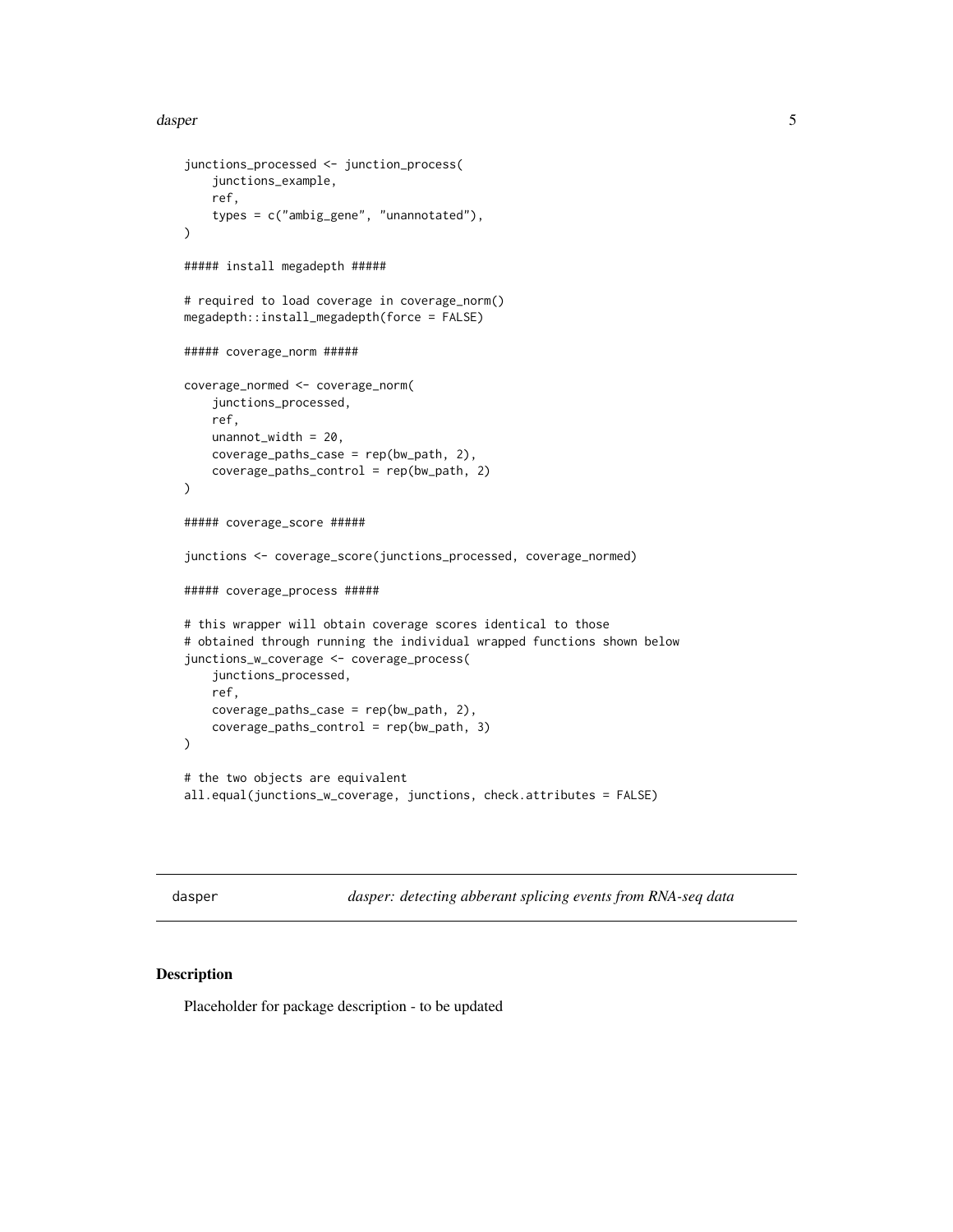<span id="page-5-0"></span>junctions\_example *Set of example junctions*

#### Description

A dataset containing the example junction data for 2 case and 3 control samples outputted from [junction\\_load](#page-8-1). The junctions have been filtered for only those lying on chromosome 21 or 22.

## Usage

junctions\_example

## Format

[RangedSummarizedExperiment-class](#page-0-0) object from [SummarizedExperiment](#page-0-0) detailing the counts, co-ordinates of junctions lying on chromosome 21/22 for 2 example samples and 3 controls:

assays matrix with counts for junctions (rows) and 5 samples (cols)

colData example sample metadata

rowRanges [GRanges-class](#page-0-0) object describing the co-ordinates and strand of each junction

#### Source

generated using data-raw/junctions\_example.R

<span id="page-5-1"></span>junction\_annot *Processing junctions*

#### <span id="page-5-2"></span>Description

The set of functions prefixed with "junction\_" are used to process junction data. They are designed to be run in a sequential manner in the order junction\_annot, junction\_filter, junction\_norm, junction\_score. Or, alternatively the wrapper function junction\_process can be used to run all 4 of the functions stated above in one go. For more details of the individual functions, see "Details".

## Usage

```
junction_annot(
  junctions,
  ref,
  ref_cols = c("gene_id", "tx_name", "exon_id"),
 ref\_cols_to_merge = c("gene_id"))
junction_filter(
```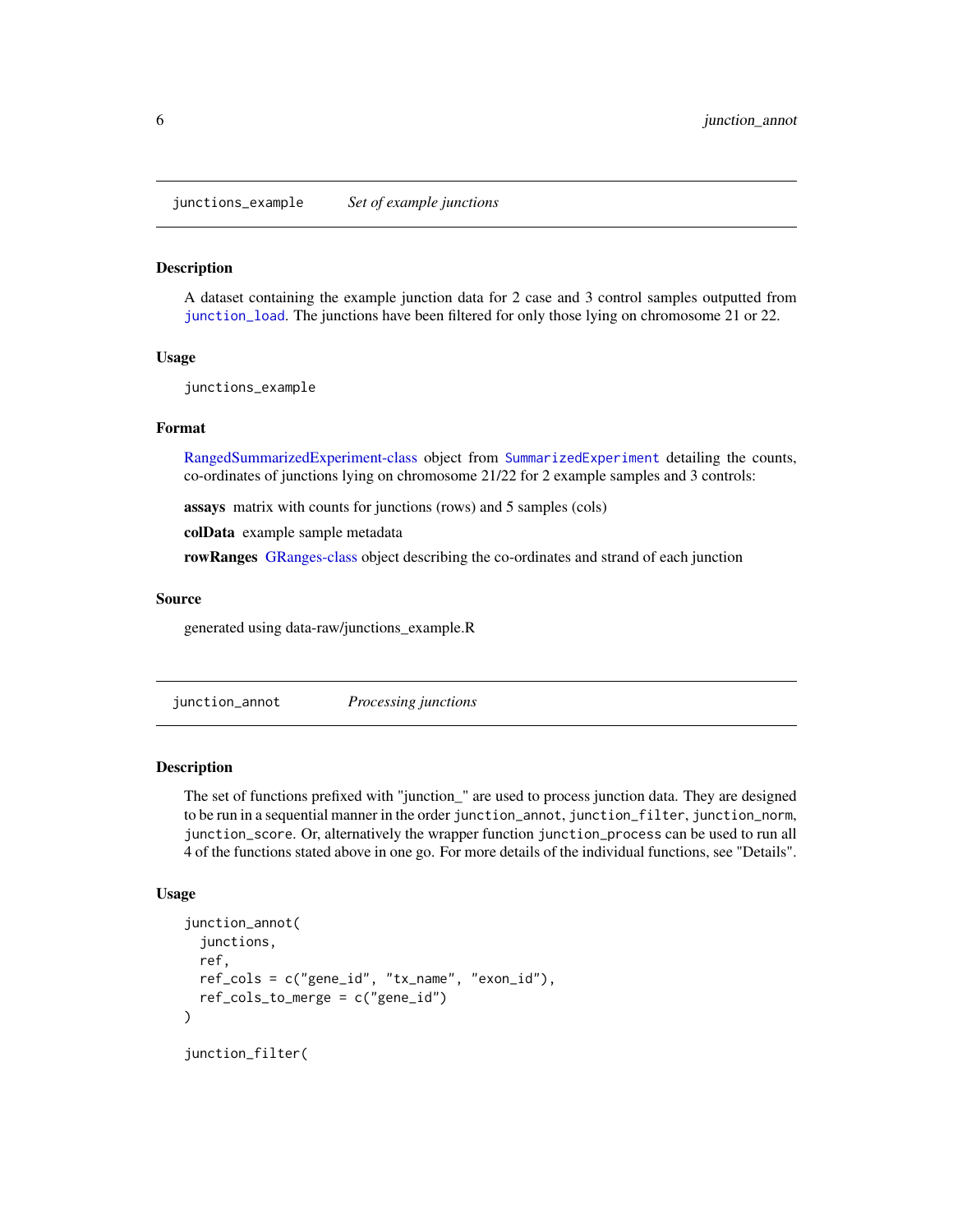## <span id="page-6-0"></span>junction\_annot 7

```
junctions,
 count_{thresh} = c(raw = 5),
 n\_samp = c(raw = 1),
 width_range = NULL,
  types = NULL,
 regions = NULL
\mathcal{L}junction_norm(junctions)
junction_process(
  junctions,
 ref,
 ref_cols = c("gene_id", "tx_name", "exon_name"),
 ref_cols_to_merge = c("gene_id"),
 count_{thresh} = c(raw = 5),
 n\_samp = c(raw = 1),width_range = NULL,
 types = NULL,
  regions = NULL,
 score_func = .zscore,
  ...
\mathcal{L}
```
junction\_score(junctions, score\_func = .zscore, ...)

## Arguments

| junctions         | junction data as a RangedSummarizedExperiment-class object.                                                                                                                                                           |
|-------------------|-----------------------------------------------------------------------------------------------------------------------------------------------------------------------------------------------------------------------|
| ref               | either path to gtf/gff3 or object of class TxDb-class or EnsDb-class. EnsDb-class<br>is required if you intend to annotate junctions with gene symbols/names.                                                         |
| ref_cols          | character vector listing the names of the columns in ref for which to annotate<br>junctions with. Must contain "gene_id", used for categorising junctions.                                                            |
| ref_cols_to_merge |                                                                                                                                                                                                                       |
|                   | character vector listing which of the annotation columns ref cols should be<br>merged into in columns to merge into a single column per junction. Must contain<br>"gene_id", used for categorising junctions.         |
| count_thresh      | named vector with names matching the names of the assays in junctions. Val-<br>ues denote the number of counts below which a junction will be filtered out.                                                           |
| $n$ _samp         | named vector with names matching the names of the assays in junctions.<br>Values denotes number of samples that have to express the junction above the<br>count_thresh in order for that junction to not be filtered. |
| width_range       | numeric vector of length 2. The first element denoting the lower limit of junction<br>width and the second the upper limit. Junctions with widths outside this range<br>will be filtered out.                         |
| types             | any junctions matching these types, derived form junction_annot will be filtered<br>out.                                                                                                                              |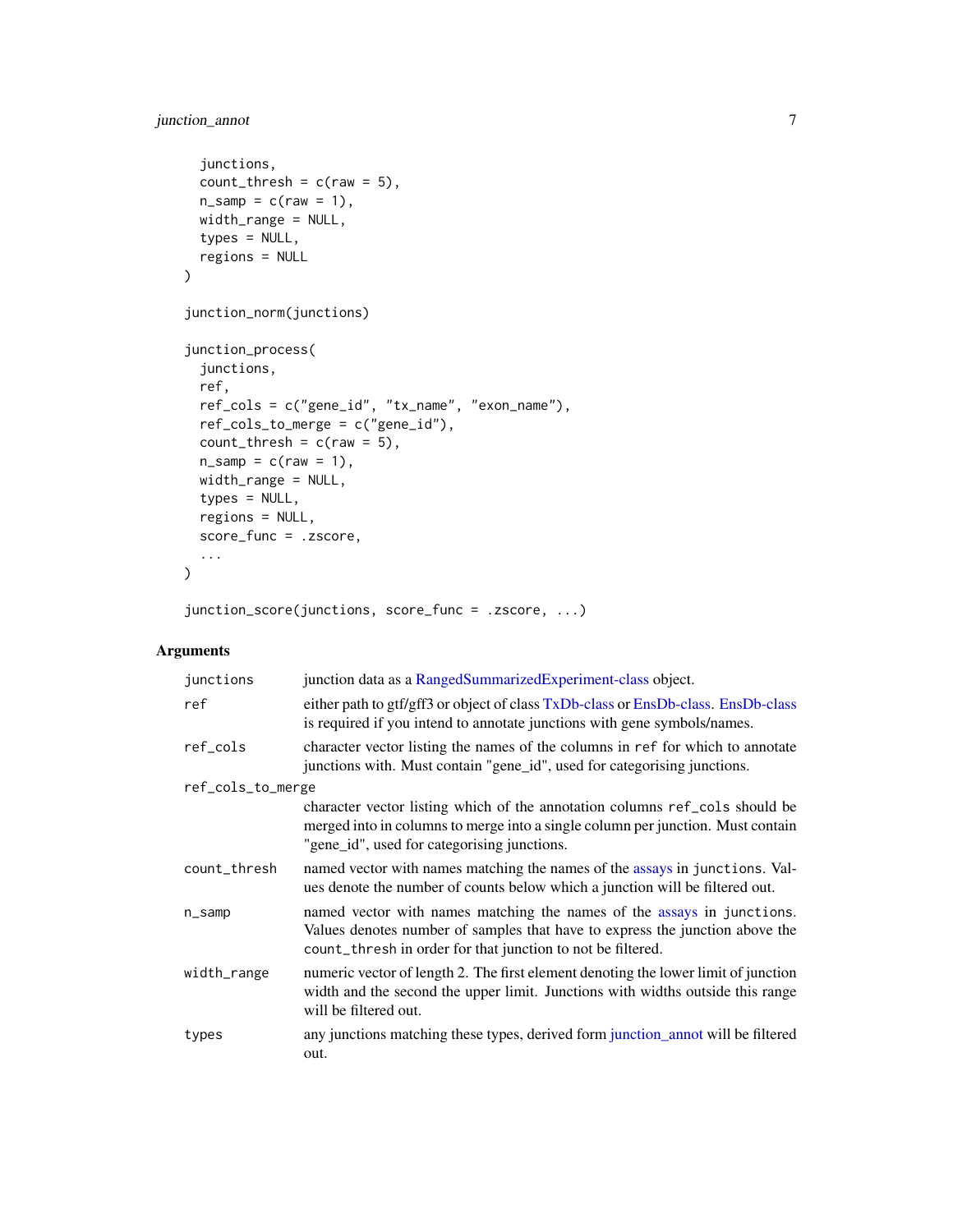<span id="page-7-0"></span>

| regions    | any junctions overlapping this set of regions (in a GRanges-class format) will be<br>filtered out.                                                                                                                                                                                                                                                                            |
|------------|-------------------------------------------------------------------------------------------------------------------------------------------------------------------------------------------------------------------------------------------------------------------------------------------------------------------------------------------------------------------------------|
| score_func | function to score junctions by their abnormality. By default, will use a z-score<br>but can be switched to a user-defined function. This function must take as input<br>an x and y argument, containing case and control counts respectively. This must<br>return a numeric vector equal to the length of x with elements corresponding to<br>a abnormality of each junction. |
| $\ddots$   | additional arguments passed to score_func.                                                                                                                                                                                                                                                                                                                                    |

## Details

junction\_process wraps all "junction\_" prefixed functions in [dasper](#page-4-1) except [junction\\_load.](#page-8-1) This is designed to simplify processing of the junction data for those familiar or uninterested with the intermediates.

junction\_annot annotates junctions by 1. whether their start and/or end position precisely overlaps with an annotated exon boundary and 2. whether that junction matches an intron definition from existing annotation. Using this information along with the strand, junctions are categorised into "annotated", "novel\_acceptor", "novel\_donor", "novel\_combo", "novel\_exon\_skip", "ambig\_gene" and "unannotated".

junction\_filter filters out "noisy" junctions based on counts, the width of junctions, annotation category of the junction returned from [junction\\_annot](#page-5-1) and whether the junction overlaps with a set of (blacklist) regions.

junction\_norm normalises the raw junction counts by 1. building junction clusters by finding junctions that share an acceptor or donor position and 2. calculating a proportion-spliced-in (PSI) for each junction by dividing the raw junction count by the total number of counts in it's associated cluster.

junction\_score will use the counts contained within the "norm" [assay](#page-0-0) to calculate a deviation of each patient junction from the expected distribution of control junction counts. The function used to calculate this abnormality score can be user-inputted or left as the default z-score. Junctions will also be labelled based on whether they are up-regulated (+1) or down-regulated (-1) with respect to controls junction and this information is stored in the [assay](#page-0-0) "direction" for use in [outlier\\_aggregate.](#page-10-1)

## Value

[RangedSummarizedExperiment-class](#page-0-0) object containing filtered, annotated, normalised junction data with abnormality scores.

## Functions

- junction\_annot: Annotate junctions using reference annotation
- junction\_filter: Filter junctions by count, width, annotation or region
- junction\_norm: Normalise junction counts by cluster
- junction\_score: Score patient junctions by their abnormality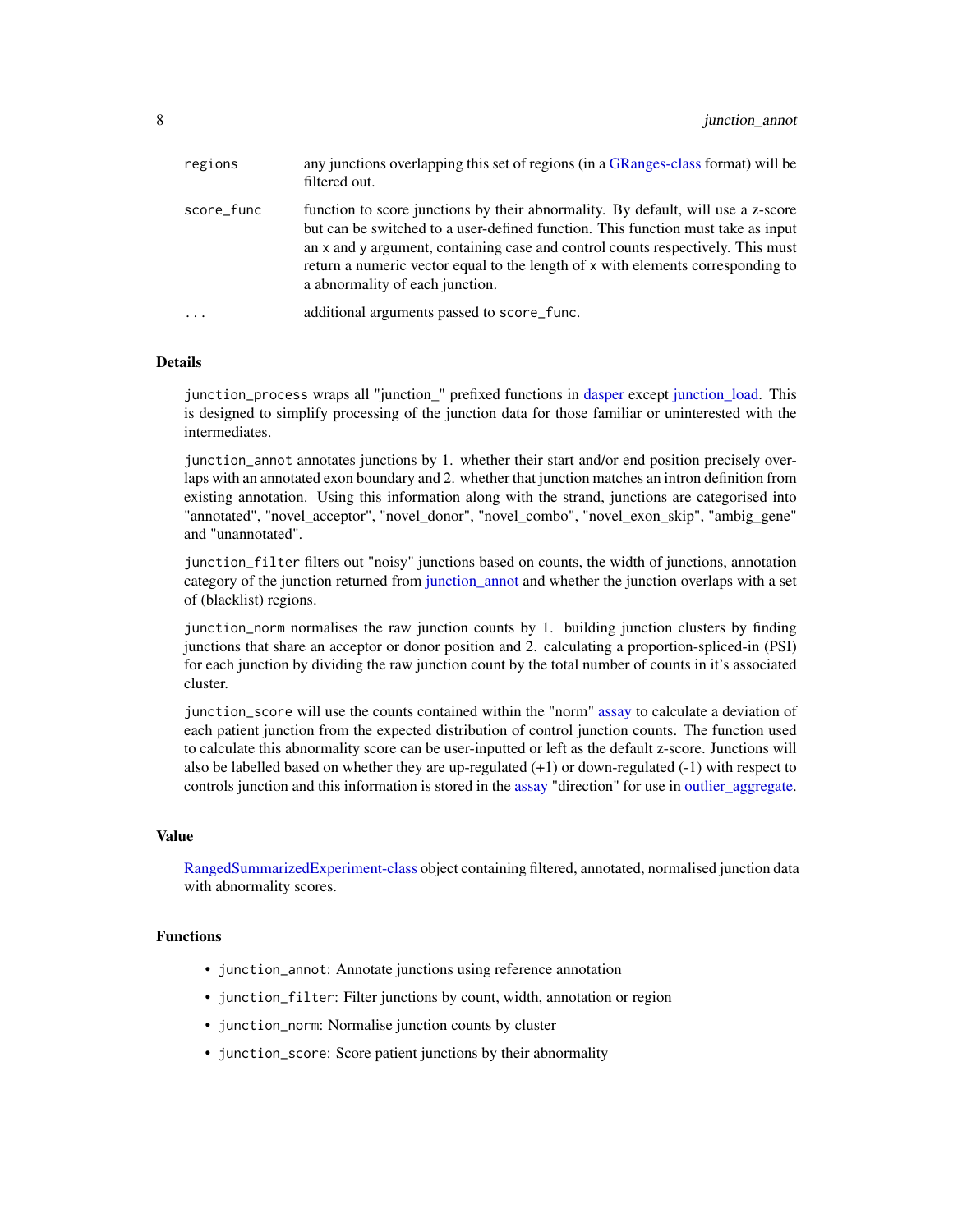## <span id="page-8-0"></span>junction\_load 9

### See Also

ENCODE blacklist regions are recommended to be included as regions for junction\_filter and can be downloaded from [https://github.com/Boyle-Lab/Blacklist/blob/master/lists/hg3](https://github.com/Boyle-Lab/Blacklist/blob/master/lists/hg38-blacklist.v2.bed.gz)8-blacklist. [v2.bed.gz](https://github.com/Boyle-Lab/Blacklist/blob/master/lists/hg38-blacklist.v2.bed.gz). Further information can be found via the publication [https://www.nature.com/](https://www.nature.com/articles/s41598-019-45839-z) [articles/s41598-019-45839-z](https://www.nature.com/articles/s41598-019-45839-z).

```
##### Set up txdb #####
# use GenomicState to load txdb (GENCODE v31)
ref <- GenomicState::GenomicStateHub(
   version = "31",
   genome = "hg38"filetype = "TxDb"
)[[1]]
##### junction_annot #####
junctions <- junction_annot(junctions_example, ref)
##### junction_filter #####
junctions <- junction_filter(
    junctions,
    types = c("ambig_gene", "unannotated")
)
##### junction_norm #####
junctions <- junction_norm(junctions)
##### junction_score #####
junctions <- junction_score(junctions)
##### junction_process #####
junctions_processed <- junction_process(
    junctions_example,
   ref,
    types = c("ambig_gene", "unannotated")
\mathcal{L}# the two objects are equivalent
all.equal(junctions_processed, junctions, check.attributes = FALSE)
```
<span id="page-8-1"></span>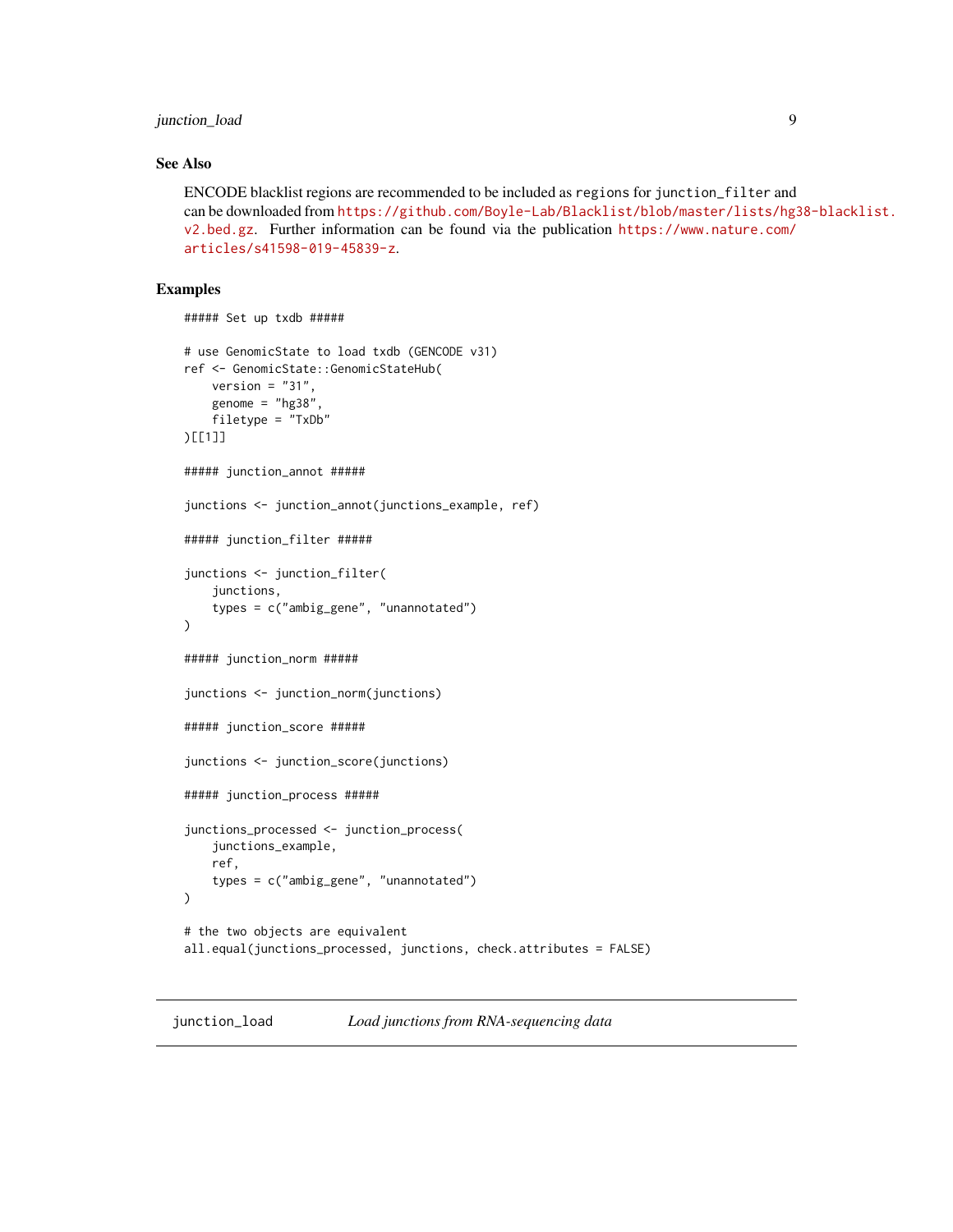## Description

junction\_load loads in raw patient and control junction data and formats it into a [RangedSummariz](#page-0-0)edExperiment[class](#page-0-0) object. Control samples can be the user's in-house samples or selected from GTEx v6 data publicly released through the [recount2](https://jhubiostatistics.shinyapps.io/recount/) and downloaded through [snaptron.](http://snaptron.cs.jhu.edu/) By default, junction\_load expects the junction data to be in STAR aligned format (SJ.out) but this can be modified via the argument load\_func.

## Usage

```
junction_load(
  junction_paths,
 metadata = dplyr::tibble(samp_id = stringr::str_c("samp_",
    seq_along(junction_paths))),
  controls = rep(FALSE, length(junction_paths)),
  load_func = .STAR_load,
 chrs = NULL,
  coord_system = 1
)
```
## Arguments

junction\_paths path(s) to junction data.

| metadata     | data. frame containing sample metadata with rows in the same order as junction_paths.                                                                                                                                                                                                                            |
|--------------|------------------------------------------------------------------------------------------------------------------------------------------------------------------------------------------------------------------------------------------------------------------------------------------------------------------|
| controls     | either a logical vector of the same length as junction paths with TRUE rep-<br>resenting controls. Or, one of "fibroblasts", "lymphocytes", "skeletal_muscle",<br>"whole blood" representing the samples of which GTEx tissue to use as con-<br>trols. By default, will assume all samples are patients.         |
| load func    | function to load in junctions. By default, requires STAR formatted junctions<br>(SJ.out). But this can be switched dependent on the format of the user's junction<br>data. Function must take as input a junction path then return a data.frame with<br>the columns "chr", "start", "end", "strand" and "count". |
| chrs         | chromosomes to keep. By default, no filter is applied.                                                                                                                                                                                                                                                           |
| coord_system | 1 (1-based) or 0 (0-based) denoting the co-ordinate system corresponding to<br>the user junctions from junction_paths. Only used when controls is set to<br>"fibroblasts" to ensure GTEx data is harmonised to match the co-ordinate system<br>of the user's junctions.                                          |

#### Value

[RangedSummarizedExperiment-class](#page-0-0) object containing junction data.

```
junctions_example_1_path <-
    system.file("extdata",
       "junctions_example_1.txt",
       package = "dasper",
       mustWork = TRUE
```
<span id="page-9-0"></span>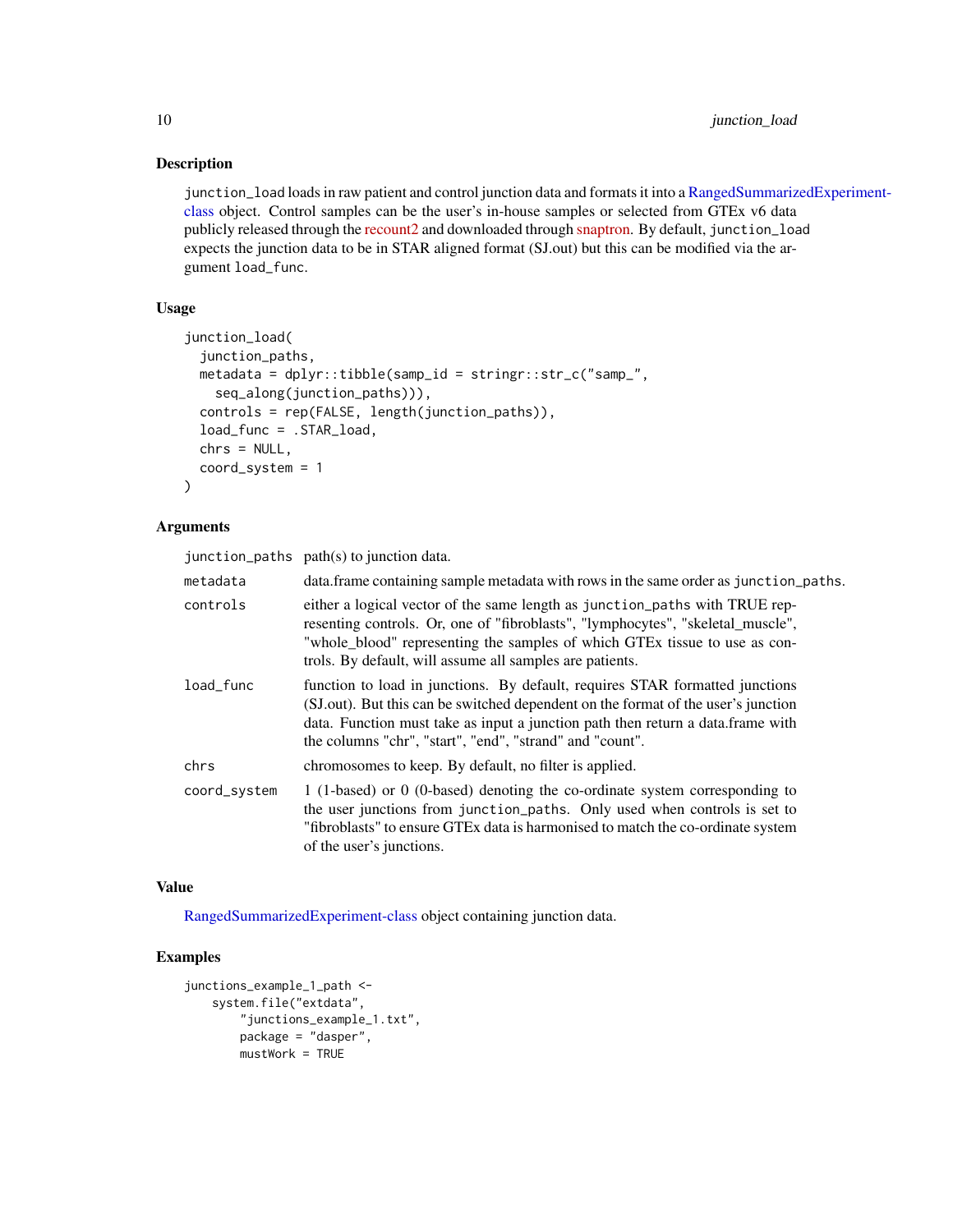<span id="page-10-0"></span>outlier\_aggregate 11

```
)
junctions_example_2_path <-
    system.file("extdata",
        "junctions_example_2.txt",
        package = "dasper",
        mustWork = TRUE
    )
junctions <-
    junction_load(
        junction_paths = c(junctions_example_1_path, junctions_example_2_path)
    \mathcal{L}junctions
```
<span id="page-10-1"></span>outlier\_aggregate *Processing outliers*

## Description

The set of functions prefixed with "outlier\_" are used to detect outliers. They are designed to be run after you have extracted your junctions and coverage based features, in the order outlier\_detect, outlier\_aggregate. Or, alternatively the wrapper function outlier\_process can be used to run the 2 functions stated above in one go. For more details of the individual functions, see "Details".

#### Usage

```
outlier_aggregate(
  junctions,
  samp_id_col = "samp_id",
  bp_param = BiocParallel::SerialParam()
)
outlier_detect(
  junctions,
  feature_names = c("score", "coverage_score"),
  bp_param = BiocParallel::SerialParam(),
  ...
)
outlier_process(
  junctions,
  feature_names = c("score", "coverage_score"),
  sampling_col = "sampling_d",
  bp_param = BiocParallel::SerialParam(),
  ...
)
```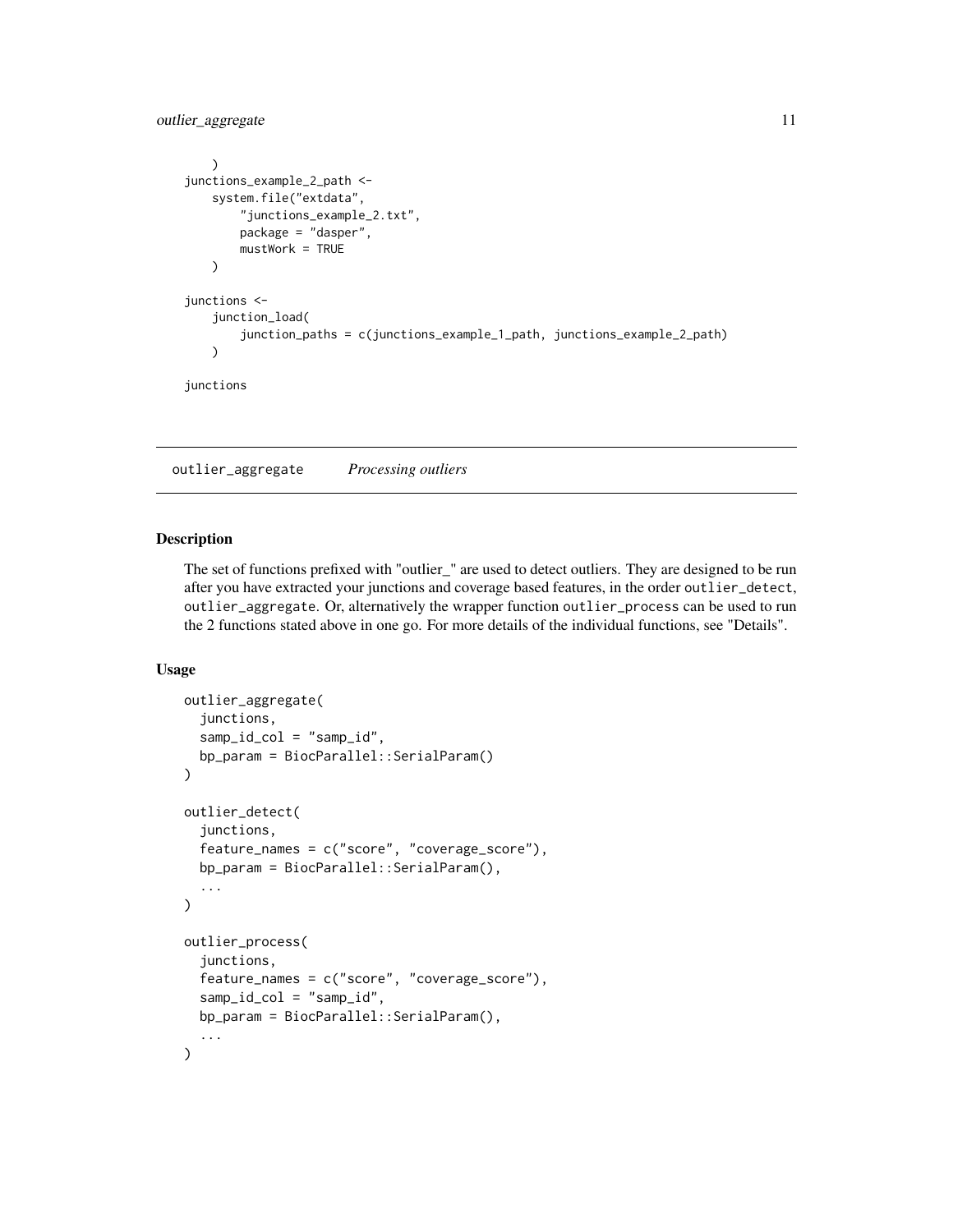## <span id="page-11-0"></span>Arguments

| junctions     | junction data as a RangedSummarizedExperiment-class object.                                                               |
|---------------|---------------------------------------------------------------------------------------------------------------------------|
| samp_id_col   | name of the column in the Summarized Experiment that details the sample ids.                                              |
| bp_param      | a BiocParallelParam-class instance denoting whether to parallelise the calculat-<br>ing of outlier scores across samples. |
| feature_names | names of assays in junctions that are to be used as input into the outlier detec-<br>tion model.                          |
| $\ddotsc$     | additional arguments passed to the outlier detection model (isolation forest) for<br>setting parameters.                  |

## Details

outlier\_process wraps all "outlier\_" prefixed functions in [dasper.](#page-4-1) This is designed to simplify processing of the detecting outlier junctions for those familiar or uninterested with the intermediates.

outlier\_detect will use the features in [assays](#page-0-0) named feature\_names as input into an unsupervised outlier detection algorithm to score each junction based on how outlier-y it looks in relation to other junctions in the patient. The default expected score and coverage\_score features can be calculated using the [junction\\_process](#page-5-2) and [coverage\\_process](#page-1-2) respectively.

outlier\_aggregate will aggregate the outlier scores into a cluster-level. It will then rank each cluster based on this aggregated score and annotate each cluster with it's associated gene and transcript.

#### Value

DataFrame with one row per cluster detailing each cluster's associated junctions, outlier scores, ranks and genes.

## Functions

- outlier\_aggregate: Aggregate outlier scores from per junction to cluster-level
- outlier\_detect: Detecting outlier junctions

## See Also

for more details on the isolation forest model used: https://scikit-learn.org/stable/modules/generated/sklearn.ensemble.Isolation

```
##### Set up txdb #####
# use GenomicState to load txdb (GENCODE v31)
ref <- GenomicState::GenomicStateHub(
   version = "31",
    genome = "hg38"filetype = "TxDb"
)[[1]]
```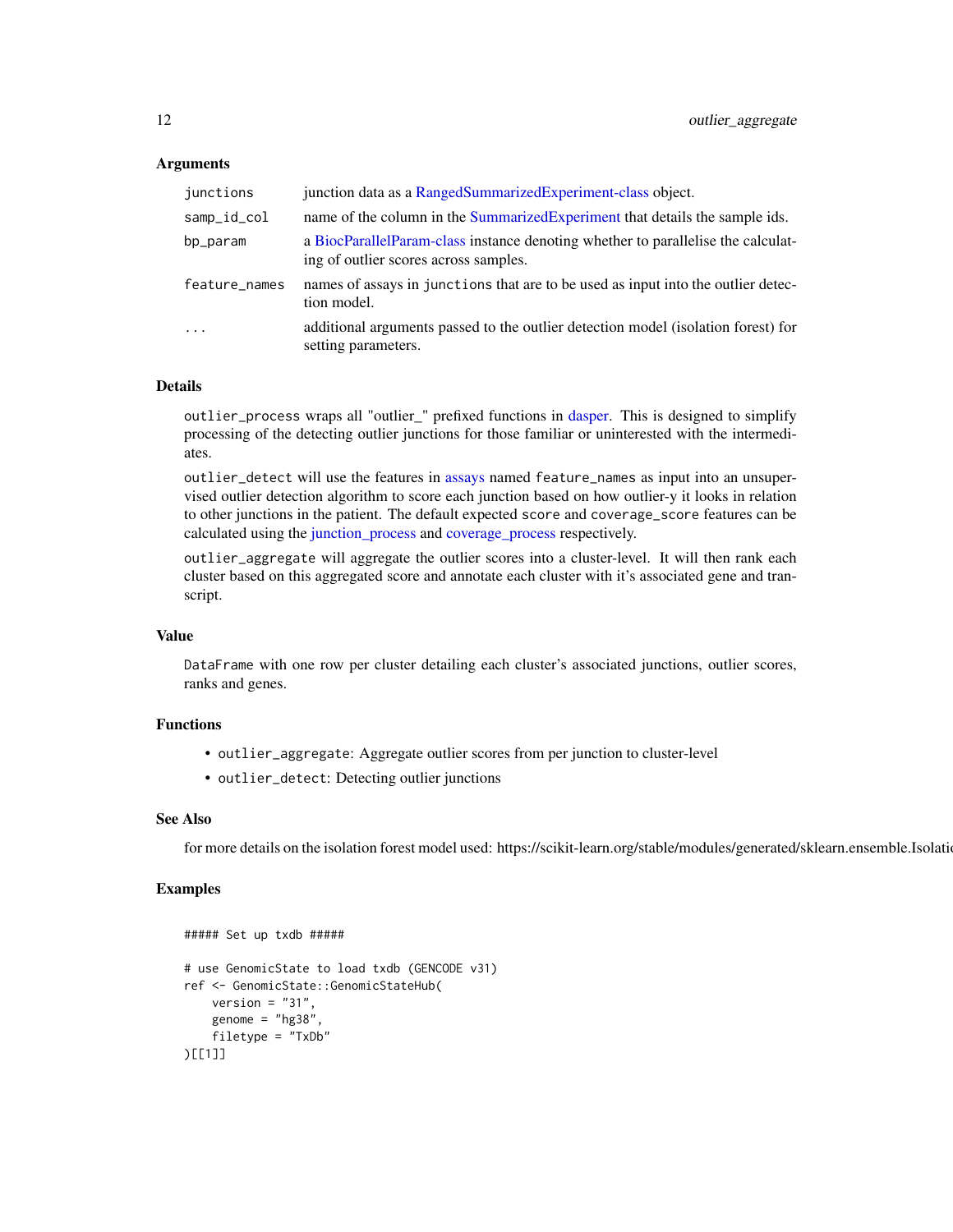```
##### Set up BigWig #####
# obtain path to example bw on recount2
bw_path <- recount::download_study(
   project = "SRP012682",
    type = "samples",
    download = FALSE
)[[1]]
# cache the bw for speed in later
# examples/testing during R CMD Check
bw_path <- dasper:::.file_cache(bw_path)
##### junction_process #####
junctions_processed <- junction_process(
    junctions_example,
    ref,
    types = c("ambig_gene", "unannotated"),
\lambda##### coverage_process #####
junctions_w_coverage <- coverage_process(
    junctions_processed,
    ref,
    coverage_paths_case = rep(bw_path, 2),
    coverage_paths_control = rep(bw_path, 3)
\mathcal{L}##### outlier_detect #####
junctions_w_outliers <- outlier_detect(junctions_w_coverage)
##### outlier_aggregate #####
outlier_scores <- outlier_aggregate(junctions_w_outliers)
##### outlier_process #####
# this wrapper will obtain outlier scores identical to those
# obtained through running the individual wrapped functions shown below
outlier_processed <- outlier_process(junctions_w_coverage)
# the two objects are equivalent
all.equal(outlier_processed, outlier_scores, check.attributes = FALSE)
```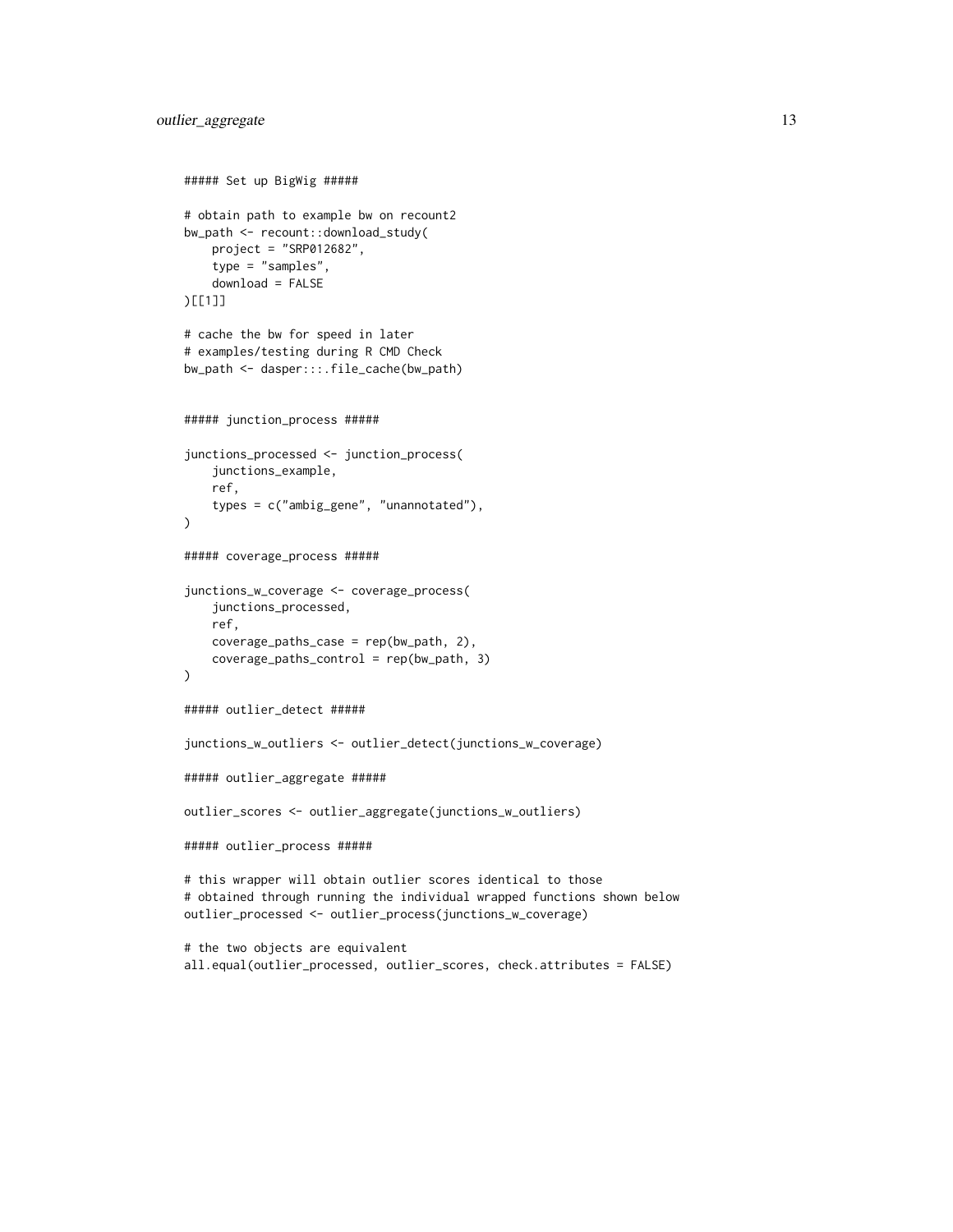#### Description

plot\_sashimi plots the splicing events and coverage across specific genes/transcripts/regions of interest. Unlike traditional sashimi plots, coverage and junction tracks are separated, which enables user's to choose whether they would like to plot only the junctions.

## Usage

```
plot_sashimi(
  junctions,
  ref,
  gene_tx_id,
 gene_tx_col,
  case_id = NULL,
  sum_func = mean,
  region = NULL,
  assay_name = "norm",
 annot_colour = c(ggpubr::get_palette("jco", 1), ggpubr::get_palette("npg", 7)[c(1, 3,
    2, 5, 6)], ggpubr::get_palette("jco", 6)[c(3)]),
 digits = 2,
  count_label = TRUE,
  coverage_paths_case = NULL,
  coverage_paths_control = NULL,
  coverage_chr_control = NULL,
  load_func = .coverage_load,
 binwidth = 100)
```
## Arguments

| junctions   | junction data as a RangedSummarizedExperiment-class object.                                                                                                                                                                                                                                                      |
|-------------|------------------------------------------------------------------------------------------------------------------------------------------------------------------------------------------------------------------------------------------------------------------------------------------------------------------|
| ref         | either path to gtf/gff3 or object of class TxDb-class or EnsDb-class. EnsDb-class<br>is required if you intend to annotate junctions with gene symbols/names.                                                                                                                                                    |
| gene_tx_id  | character scalar with the id of the gene. This must be a an identifier for a gene<br>or transcript, which has a matching entry in ref.                                                                                                                                                                           |
| gene_tx_col | character scalar with the name of the column to search for the gene_tx_id in<br>ref.                                                                                                                                                                                                                             |
| case_id     | list containing 1 element. The contents of this element must be a character vector<br>specifying sample ids that are to be plotted. The name of this element must cor-<br>respond to the column containing sample ids in the junction SummarizedExperiment: : mcols().<br>By default, all cases will be plotted. |
| sum_func    | function that will be used to aggregate the junction counts and coverage for<br>controls. By default, mean will be used.                                                                                                                                                                                         |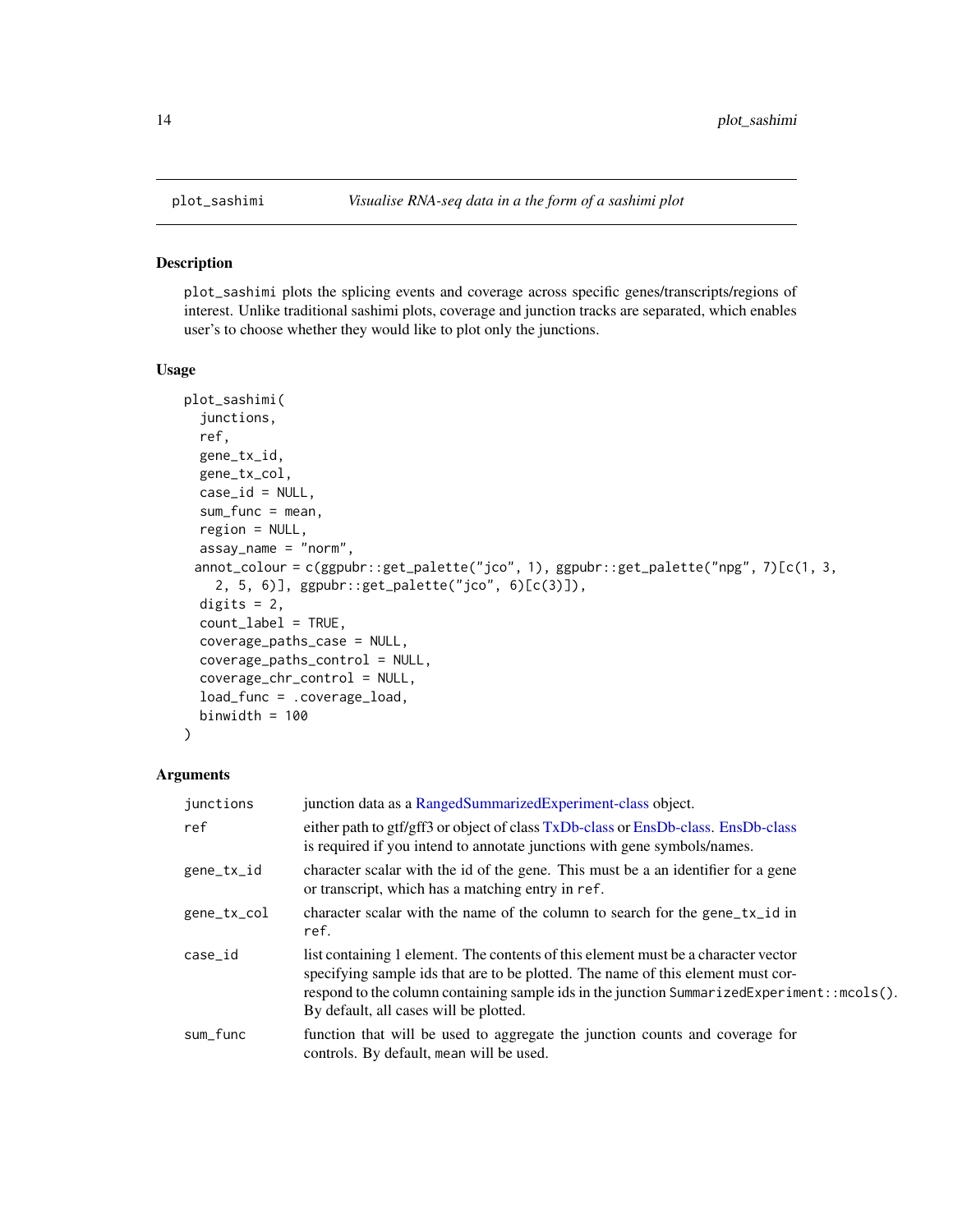<span id="page-14-0"></span>plot\_sashimi 15

| region                 | a GenomicRanges of length 1 that is used to filter the exons/junctions plotted.<br>Only those that overlap this region are plotted.                                                               |
|------------------------|---------------------------------------------------------------------------------------------------------------------------------------------------------------------------------------------------|
| assay_name             | a character scalar with the name of the SummarizedExperiment:: assay() from<br>which to obtain junction counts.                                                                                   |
| annot_colour           | character vector length 7, representing the colours of junction types.                                                                                                                            |
| digits                 | used in round(), specifying the number of digits to round the junction counts<br>to for visualisation purposes.                                                                                   |
| count_label            | logical value specifying whether to add label the count of each junction.                                                                                                                         |
| coverage_paths_case    |                                                                                                                                                                                                   |
|                        | paths to the BigWig files containing the coverage of your case samples.                                                                                                                           |
| coverage_paths_control |                                                                                                                                                                                                   |
|                        | paths to the BigWig files for control samples.                                                                                                                                                    |
| coverage_chr_control   |                                                                                                                                                                                                   |
|                        | either "chr" or "no_chr", indicating the chromosome format of control coverage<br>data. Only required if the chromosome format of the control BigWig files is<br>different to that of your cases. |
| load_func              | function used to load coverage.                                                                                                                                                                   |
| binwidth               | the number of bases to aggregate coverage across using sum_func when plotting.                                                                                                                    |
|                        |                                                                                                                                                                                                   |

## Value

ggplot displaying the splicing (and coverage) surrounding the transcript/region of interest.

```
# use GenomicState to load txdb (GENCODE v31)
ref <- GenomicState::GenomicStateHub(
   version = "31",genome = "hg38",
   filetype = "TxDb"
)[[1]]
junctions_processed <- junction_process(
    junctions_example,
   ref,
   types = c("ambig_gene", "unannotated")
)
sashimi_plot <- plot_sashimi(
   junctions = junction_filter(junctions_processed),
   ref = ref,gene_tx_id = "ENSG00000142156.14",
   gene_tx_col = "gene_id",
   sum_func = NULL
)
```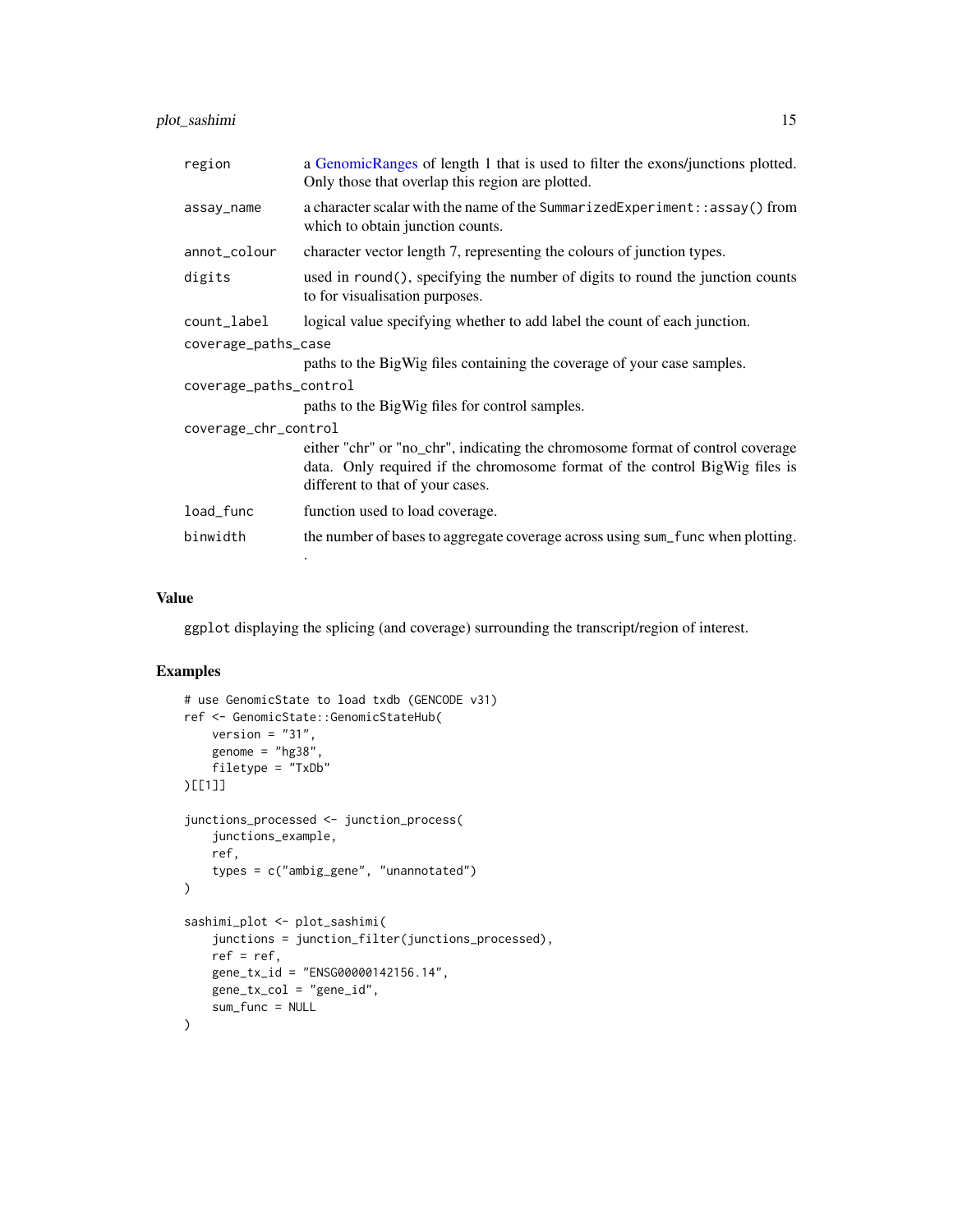## Description

ref\_load`` loads reference annotation using [makeTxDbFromGFF][GenomicFeatures::makeTxDbFromGFF] if a c unchanged if already a [TxDb-class.](#page-0-0) If you would

## Usage

ref\_load(ref)

## Arguments

ref either path to gtf/gff3 or object of class [TxDb-class](#page-0-0) or [EnsDb-class.](#page-0-0) [EnsDb-class](#page-0-0) is required if you intend to annotate junctions with gene symbols/names.

#### Value

a [TxDb-class](#page-0-0) object.

```
# create a TxDb,
ref <- GenomicState::GenomicStateHub(
   version = "31",genome = "hg38"filetype = "TxDb"
)[[1]]
```

```
# alternatively ref can be a character specifying a path to a GTF file
ref <- ref_load(ref)
```